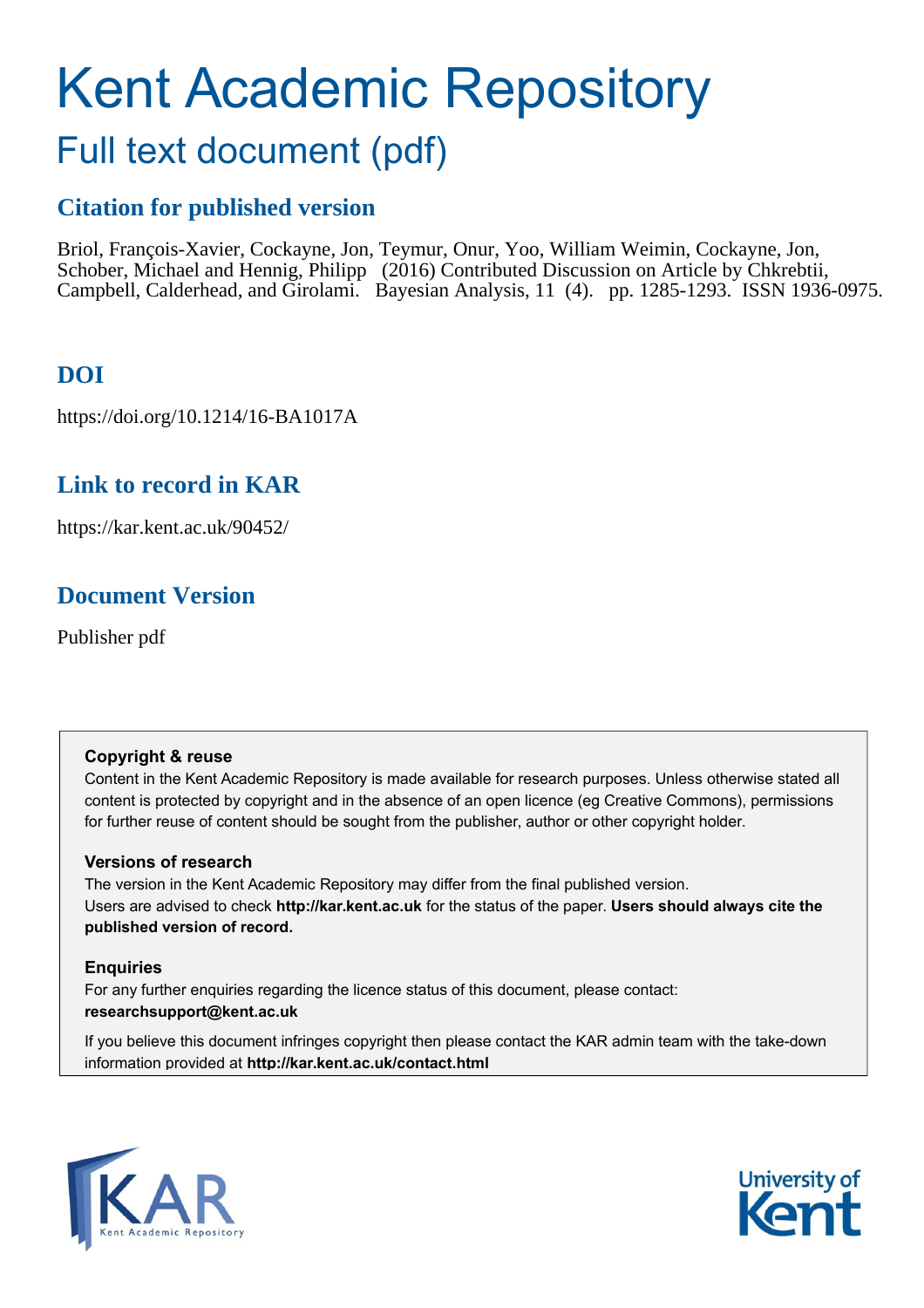# **Contributed Discussion on Article by Chkrebtii, Campbell, Calderhead, and Girolami**<sup>∗</sup>

# **Comment<sup>1</sup> by François-Xavier Briol**<sup>2,3</sup>, Jon Cockayne<sup>4</sup>, and Onur Teymur<sup>5</sup>

**Abstract.** We commend the authors for an exciting paper which provides a strong contribution to the emerging field of probabilistic numerics. Below, we discuss aspects of prior modelling for differential equations which will need to be considered thoroughly in future work.

**Keywords:** probabilistic numerics, uncertainty quantification, numerical analysis.

#### **Introduction**

The majority of probabilistic numerics (PN) solvers, including the present paper, take a Bayesian viewpoint and hence require several modelling choices including prior specification. As with any inference problem, there exists a trade-off between representing prior beliefs and choosing a prior which is convenient and/or readily interpretable mathematically. We believe that the consequences of these assumptions are often discussed in too little detail and therefore highlight below several issues to consider.

#### **Computational Complexity**

Of interest was the discussion into reduction of the computational complexity by exploiting compactly supported covariance function. The authors note in Section 3.2 that while such a choice will yield a method involving inversion of a sparse matrix, this is not explored further – though this will have an effect on the rate of convergence of the estimator. We believe that a study of the extent of this effect is of some importance, as there is a clear trade-off here between steps desired to achieve a required tolerance, and the computational cost of each step.

<sup>∗</sup>Main article DOI: [10.1214/16-BA1017.](http://dx.doi.org/10.1214/16-BA1017)

<sup>1</sup>This work was completed within the Probabilistic Numerics working group which is part of the 2016–2017 SAMSI programme on Optimization.

 ${}^{2}$ FXB was supported by EPSRC [EP/L016710/1].

<sup>3</sup>Department of Statistics, University of Warwick, Coventry, CV4 7AL, United Kingdom, [f-x.briol@warwick.ac.uk](mailto:f-x.briol@warwick.ac.uk)

<sup>4</sup>Department of Statistics, University of Warwick, Coventry, CV4 7AL, United Kingdom, [j.cockayne@warwick.ac.uk](mailto:j.cockayne@warwick.ac.uk)

<sup>5</sup>Department of Mathematics, Imperial College London, London, SW7 2AZ, United Kingdom, [o@teymur.uk](mailto:o@teymur.uk)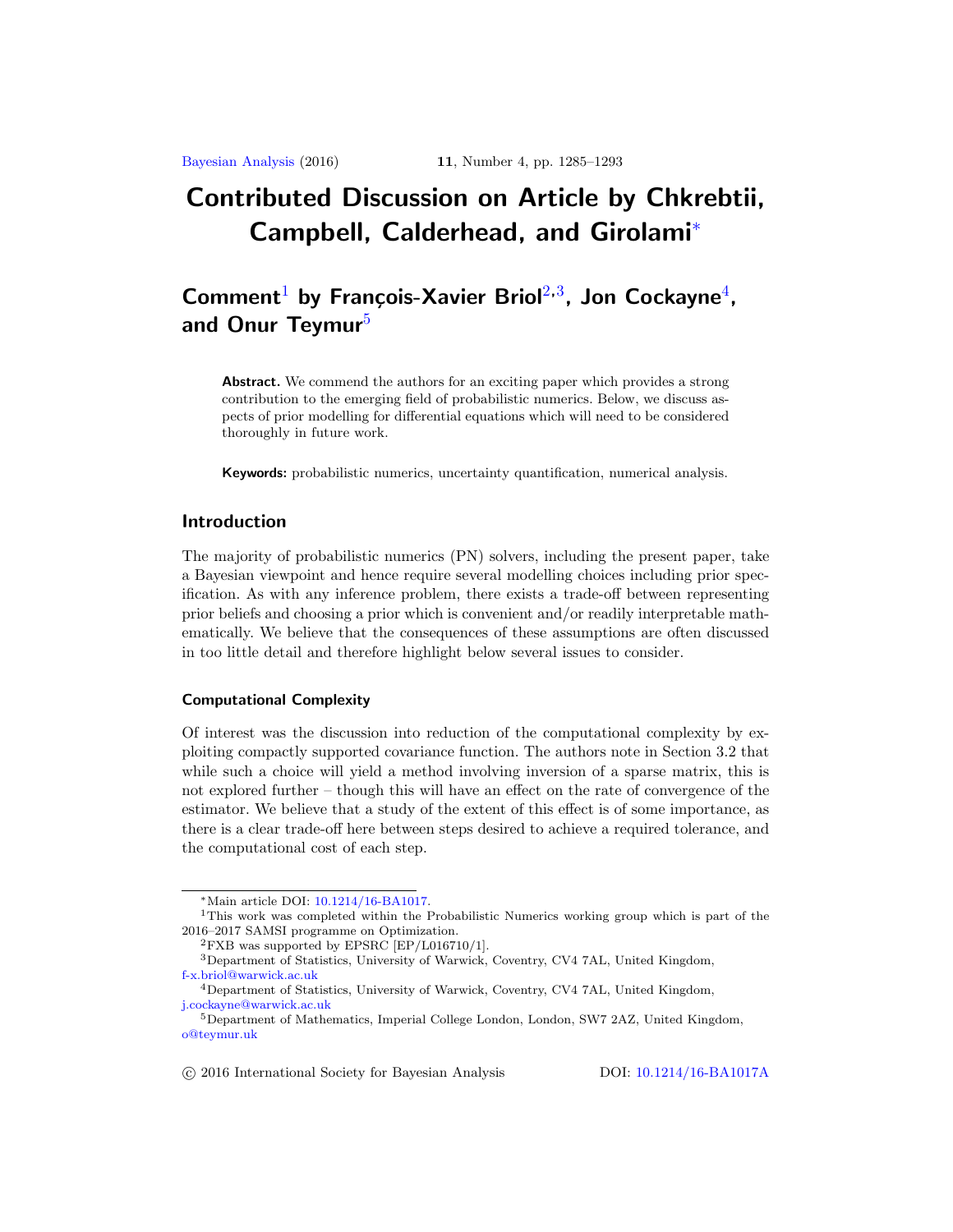#### **Tractability**

One issue is the intractability of the joint conditional predictive probability distribution in Section 2.1 which depends on analytically convolving covariance functions. This is not possible except for a few simple kernels; relying upon such construction therefore significantly restricts the range of priors available.

With this in mind, we note that differentiating kernels is often easier than integrating them. Unless there is a specific reason to model  $u_t$ , it may therefore be more convenient to define a kernel for u and differentiate it to obtain a kernel for  $u_t$ .

Another interesting point is that this trade-off is also encountered in Bayesian Quadrature, a PN method for integration. A table of kernels which can be integrated analytically is provided in Briol et al. (2015) and may be of interest to users of the present methodology.

#### **Boundary Conditions**

An important point for partial differential equations is how best to make use of boundary information. The authors observe that, for ordinary differential equations, it is simple to encode the initial condition in the prior, but generalising this to partial differential equations is significantly more challenging owing to the fact that the boundaries will now typically be a manifold of dimension larger than zero.

Significant work in this area includes that of Owhadi (2015) and Cockayne et al. (2016) which select covariances based on Green's functions, though the computations involved are challenging and such closed-form conditioning is narrowly applicable as a result. In general Owhadi and Scovel (2015) shows that conditioning over the entire boundary is well-defined from a mathematical perspective, provided the boundary operator is linear. We would be interested in whether this can be generalised in a tractable way so that, for example, we can define a prior over those functions which satisfy the boundary conditions exactly.

#### **Relationship to Known Integrators**

A desideratum (although not always a requirement) for a probabilistic method is that the estimate given by some readily-calculated statistic of the posterior distribution corresponds to the output of a classical numerical solver. The advantage here is that the theory of such solvers is highly developed and certain properties – convergence, stability, etc. – can potentially be inherited. This method does not, to the best of our knowledge, satisfy this property. However, more recent work which builds on this work includes a general construction provided by Conrad et al. (2016) and careful choice of the kernel within a similar framework has subsequently been shown to correspond to Runge–Kutta methods of order less than four (Schober et al., 2014) and linear multi-step methods of arbitrary order (Teymur et al., 2016).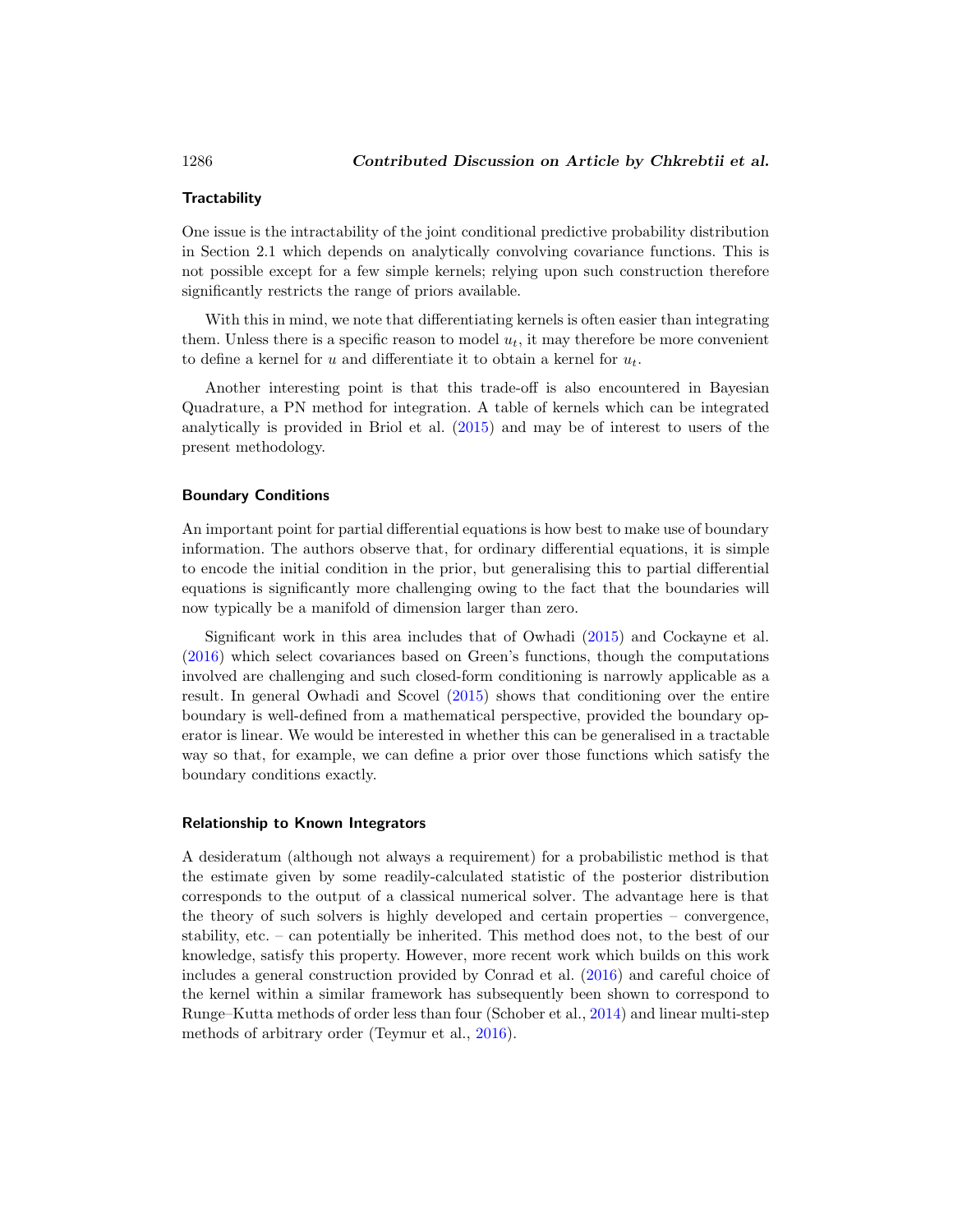#### **Conclusion**

Once again, we would like to congratulate the authors of this paper which provided foundational work upon which many subsequent PN methods have been built. We hope to have highlighted some of the important issues relating to the development of priors which will hopefully influence future work in this area.

- Briol, F.-X., Oates, C. J., Girolami, M., Osborne, M. A., and Sejdinovic, D. (2015). "Probabilistic Integration: A Role for Statisticians in Numerical Analysis?" [arXiv:1512.00933.](http://arxiv.org/abs/arXiv:1512.00933) 1286
- Cockayne, J., Oates, C. J., Sullivan, T., and Girolami, M. (2016). "Probabilistic Meshless Methods for Partial Differential Equations and Bayesian Inverse Problems." [arXiv:1605.07811.](http://arxiv.org/abs/arXiv:1605.07811) 1286
- Conrad, P., Girolami, M., Särkkä, S., Stuart, A., and Zygalakis, K. (2016). "Statistical Analysis of Differential Equations: Introducing Probability Measures on Numerical Solutions." Statistics and Computing. doi: [http://dx.doi.org/10.1007/](http://dx.doi.org/10.1007/s11222-016-9671-0) [s11222-016-9671-0](http://dx.doi.org/10.1007/s11222-016-9671-0). 1286
- Owhadi, H. (2015). "Bayesian Numerical Homogenization." SIAM Multiscale Modeling  $\mathcal C$  Simulation, 13(3): 818–828. [MR3369060.](http://www.ams.org/mathscinet-getitem?mr=3369060) doi: [http://dx.doi.org/10.1137/](http://dx.doi.org/10.1137/140974596) [140974596](http://dx.doi.org/10.1137/140974596). 1286
- Owhadi, H. and Scovel, C. (2015). "Conditioning Gaussian Measure on Hilbert Space." [arXiv:1506.04208.](http://arxiv.org/abs/arXiv:1506.04208) 1286
- Schober, M., Duvenaud, D., and Hennig, P. (2014). "Probabilistic ODE Solvers with Runge–Kutta Means." In Advances in Neural Information Processing Systems, 739– 747. 1286
- Teymur, O., Zygalakis, K., and Calderhead, B. (2016). "Probabilistic Linear Multistep Methods." In Advances in Neural Information Processing Systems. [arXiv:1610.08417.](http://arxiv.org/abs/arXiv:1610.08417) 1286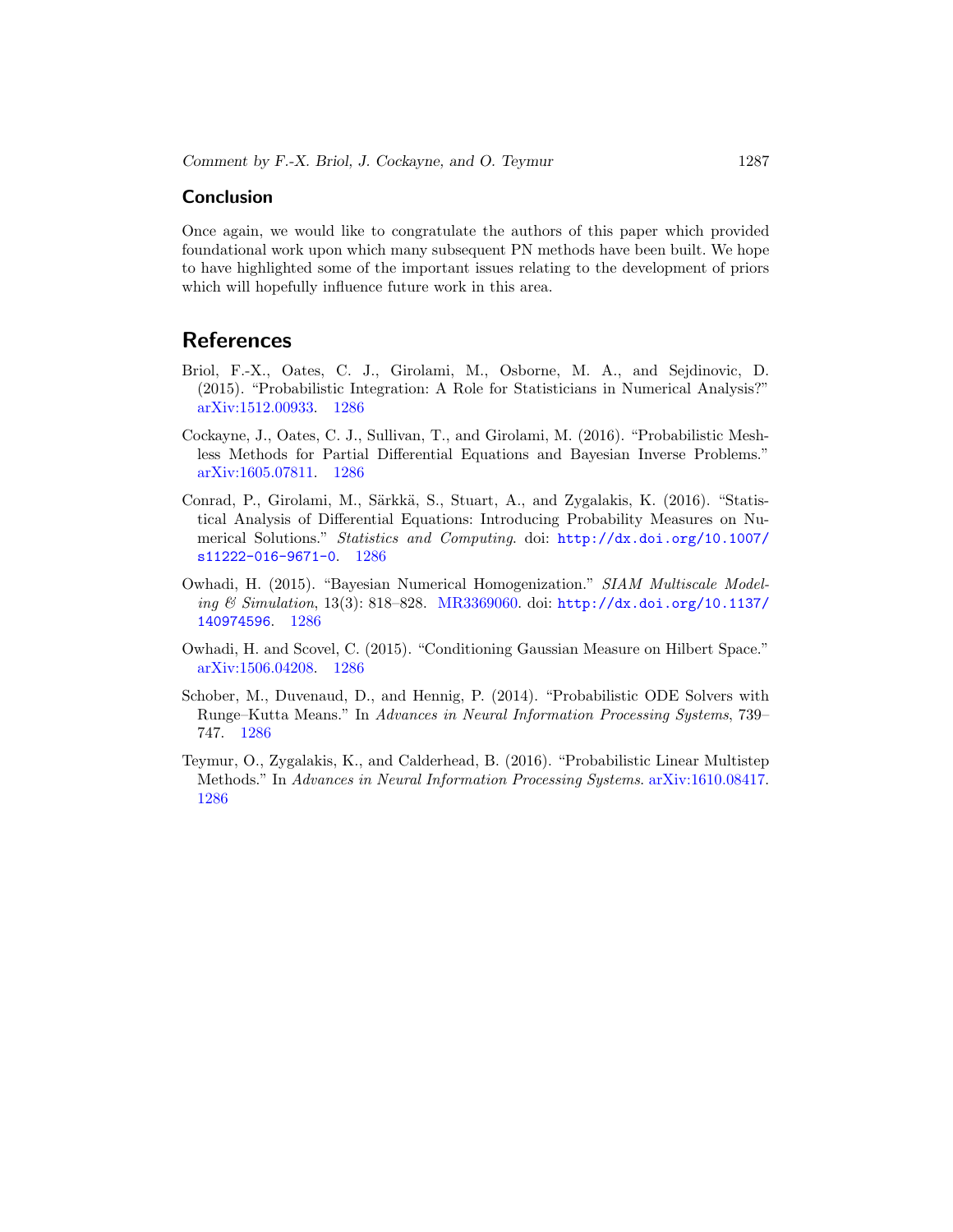# **Comment by William Weimin Yoo**<sup>1</sup>

**Abstract.** We begin by introducing the main ideas of the paper, and we give a brief description of the method proposed. Next, we discuss an alternative approach based on B-spline expansion, and lastly we make some comments on the method's convergence rate.

**Keywords:** differential equation, discretization uncertainty, B-splines, tensor product B-splines, convergence rate.

I would like to congratulate the authors for such an interesting research. The Bayesian method with the probabilistic solver introduced is highly innovative and practical. The various examples presented in the paper show the wide applicability of the proposed method. However, I do find the title a bit of a misnomer, as I initially thought that the authors are constructing credible sets for the fixed but unknown solution  $u^*$  of the differential equation.

The inverse problem that the authors are trying to solve, in its most basic form is this: Suppose you have observations  $Y = Au + \varepsilon$ , where  $\varepsilon$  is some normal errors and u follows  $u_t = f(t, u, \theta)$ . Here, A is a known transformation from the state space u to the observation space Y,  $u_t$  is the first order derivative with respect to its argument t, f is the known form of the differential equation, and  $\theta$ 's are the equation's parameters. The method proposed consists of two steps, with one nested within the other. First, solve for u probabilistically to obtain a discretized solution at some grid points. Then we embed these discretized version of  $u$  in a Bayesian hierarchical framework to estimate θ. To model discretization uncertainty associated with using only u evaluated at grid points, the authors endow priors based on Gaussian process jointly on u and  $u_t$ , where the covariance function is constructed by convolving kernels.

There is an alternative and perhaps a conceptually easier way to achieve the same result. We can first represent u by a B-spline series, i.e.,  $u(t) = \sum_{j=1}^{J} \vartheta_j B_{j,q}(t)$  with  $B_{j,q}(\cdot)$  denoting the j<sup>th</sup> B-spline of order q, and we endow the coefficients  $\vartheta_j$ 's with normal priors. Here, the number of basis J plays the role of  $1/\lambda$ , where  $\lambda$  is the lengthscale parameter defined in the paper. It turns out that the first derivative of this  $u$  is another B-spline series  $u_t(t) = \sum_{j=1}^{J-1} \vartheta_j^{(1)} B_{j,q-1}(t)$  where  $\vartheta_j^{(1)}$  is some weighted first order finite difference of the  $\vartheta_j$ 's ((4.23) of Schumaker (2007)). Therefore, u and  $u_t$ are jointly normal and their associated covariance matrices are banded due the support separation property of B-splines. To enforce the given initial condition, we can condition the joint prior  $(u, u_t)$  on  $u^*(0)$ .

Moreover, this approach can be generalized to the partial differential equation case, where we take tensor product of B-splines to model both the spatial and temporal components, i.e.,  $u(x,t) = \sum_{j_1=1}^{J} \sum_{j_2=1}^{J} \theta_{j_1,j_2} B_{j_1,q}(x) B_{j_2,q}(t)$ . As in the univariate case, partial derivatives of tensor product B-splines will be another tensor-product B-splines  $(3.2)$  of Yoo and Ghosal  $(2016)$ ). Hence we will obtain the same Gaussian process prior

<sup>&</sup>lt;sup>1</sup>Mathematical Institute, Leiden University, The Netherlands, [yooweimin0203@gmail.com](mailto:yooweimin0203@gmail.com)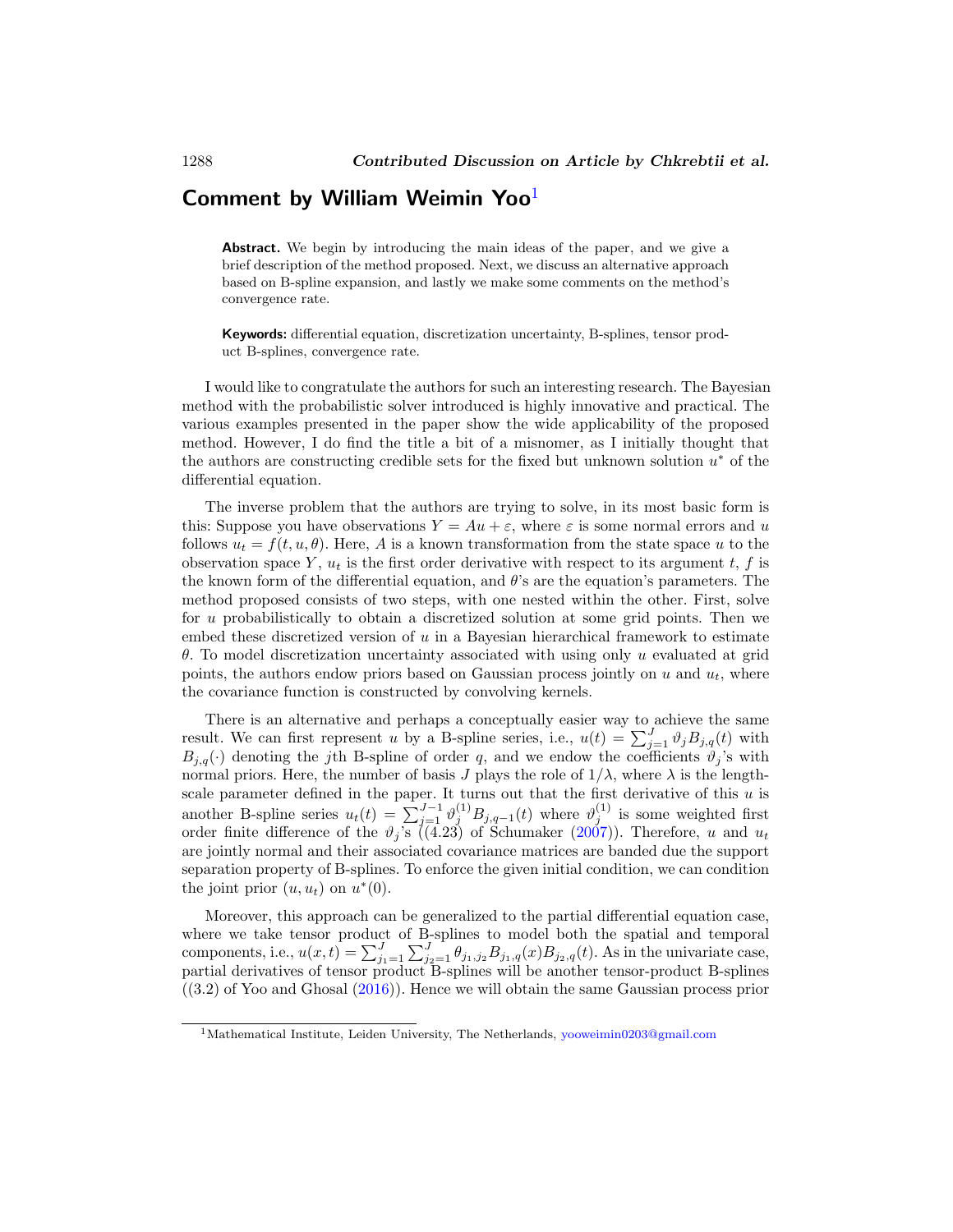*Comment by W. W. Yoo* 1289

for u and all its mixed partial derivatives if we endow normal priors on the coefficients. As before, we enjoy some simplification in computing the covariance matrices because they are banded.

In addition, I would like to comment on the effect of grid point distribution on the convergence rate of the proposed algorithm. Intuitively, one would expect that the grid points should be chosen roughly uniformly across the domain  $[0, L]$ . Suppose we choose grid points  $\{t_1, t_2, \ldots, t_N\}$  and we further assume that they are quasi-uniform, i.e.,  $h/\min_i(t_i - t_{i-1}) \leq C$  for some constant  $C > 0$  with  $h = \max_i(t_i - t_{i-1})$ . In other words, the max grid increment is of the same order as the min grid increment. Then it follows that h is of the order of  $1/N$  and by Theorem 1 of Chkrebtii et al. (2016), the rate of convergence is  $O(N^{-1})$ . Therefore for quasi-uniform grids (which includes uniform discrete grids), increasing the number of grid points will result in more accurate solution.

The paper under discussion Chkrebtii et al. (2016) makes significant contribution to the new field of probabilistic numerics. I have learnt a great deal by reading this paper, and I hope that there will be more papers in uncertainty quantification for differential equation models in the future.

- Chkrebtii, O. A., Campbell, D. A., Calderhead, B., and Girolami, M. A. (2016). "Bayesian solution uncertainty quantification for differential equations." Bayesian Analysis, Advance publication. doi: <http://dx.doi.org/10.1214/16-BA1017>. 1289
- Schumaker, L. (2007). Spline Functions: Basic Theory. Cambridge University Press, New York, third edition. [MR2348176.](http://www.ams.org/mathscinet-getitem?mr=2348176) doi: [http://dx.doi.org/10.1017/](http://dx.doi.org/10.1017/CBO9780511618994) [CBO9780511618994](http://dx.doi.org/10.1017/CBO9780511618994). 1288
- Yoo, W. W. and Ghosal, S. (2016). "Supremum norm posterior contraction and credible sets for nonparametric multivariate regression." Annals of Statistics, 44(3): 1069– 1102. [MR3485954.](http://www.ams.org/mathscinet-getitem?mr=3485954) doi: <http://dx.doi.org/10.1214/15-AOS1398>. 1288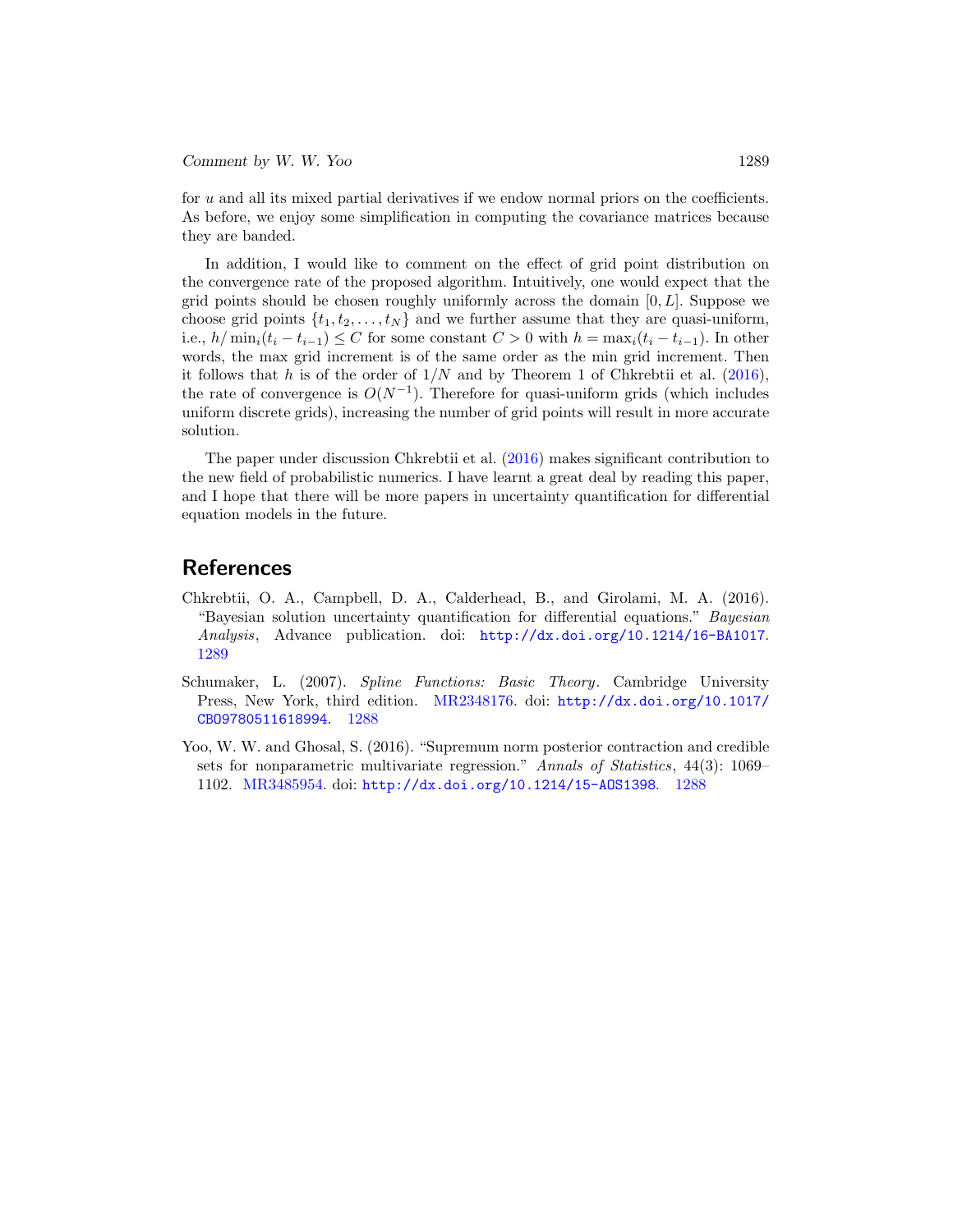## **Comment by Jon Cockayne**<sup>1</sup>

I would like to thank the authors for their interesting and very clearly presented paper discussing probabilistic solvers for ordinary differential equations (ODEs) and partial differential equations (PDEs).

#### **1 Nature of the Uncertainty Quantification**

I am particularly interested in the nature of the uncertainty quantification provided over the forward model. Considering the ODE

$$
\frac{\mathrm{d}u}{\mathrm{d}t}(t) = f(t, u) ,
$$

we note that Skilling (1992) advocates construction of a probabilistic model for the vector field  $f(t, u)$ , the uncertainty of which is then propagated to the solution u itself. This is "Bayesian" in that all evaluations of  $f$  are incorporated into the estimate of  $u$ .

Conversely in this work it seems that there is an inconsistency in the posterior distributions obtained. To consider a simply toy example, suppose we wish to solve the linear ODE

$$
\frac{\mathrm{d}u}{\mathrm{d}t}(t) = f(t),
$$

where f is independent of u, and the problem is thus linear. For a Bayesian treatment of this problem, we endow  $u$  with a prior and update it based on evaluations of the vector field  $f(t)$  at different  $t_i$ ,  $i = 1, ..., N$ , where  $t_i > t_{i-1}$ . If we suppose  $u_1 \stackrel{d}{=} u|(t_1, f(t_1))$ and  $u_2 \stackrel{d}{=} u|(t_1, f(t_1)), (t_2, f(t_2))$  then we do not expect  $u_1(t_1)$  is equal in distribution to  $u_2(t_1)$ , as a result of having obtained more information about the vector field in  $u_2$ which would have an impact on our belief about the distribution  $u_2(t_1)$ .

However in the present work, it is impossible for  $u_1$  to depend upon  $f(t_2)$ ; that is, our new beliefs about f at  $t_n$  cannot have any impact on the distribution of  $u_m$  for  $m < n$ . Thus we appear to have imposed a filtration on the  $\sigma$ -algebra of the probability space which is not inherent to the problem. As a result the posterior distributions cannot be regarded as a full Bayesian update, which I believe this casts some doubt on the "Bayesian" nature of the uncertainty quantification provided in the Skilling (1992) sense, as well as on the information efficiency of the method.

The work is similar to the recently published work of Kersting and Hennig (2016) and Schober et al. (2016), in that the uncertainty is generated by a methodology similar to "filtering" in the data assimilation literature; the full Bayesian posterior would be

<sup>1</sup>Department of Statistics, University of Warwick, Coventry, CV4 7AL, [j.cockayne@warwick.ac.uk](mailto:j.cockayne@warwick.ac.uk)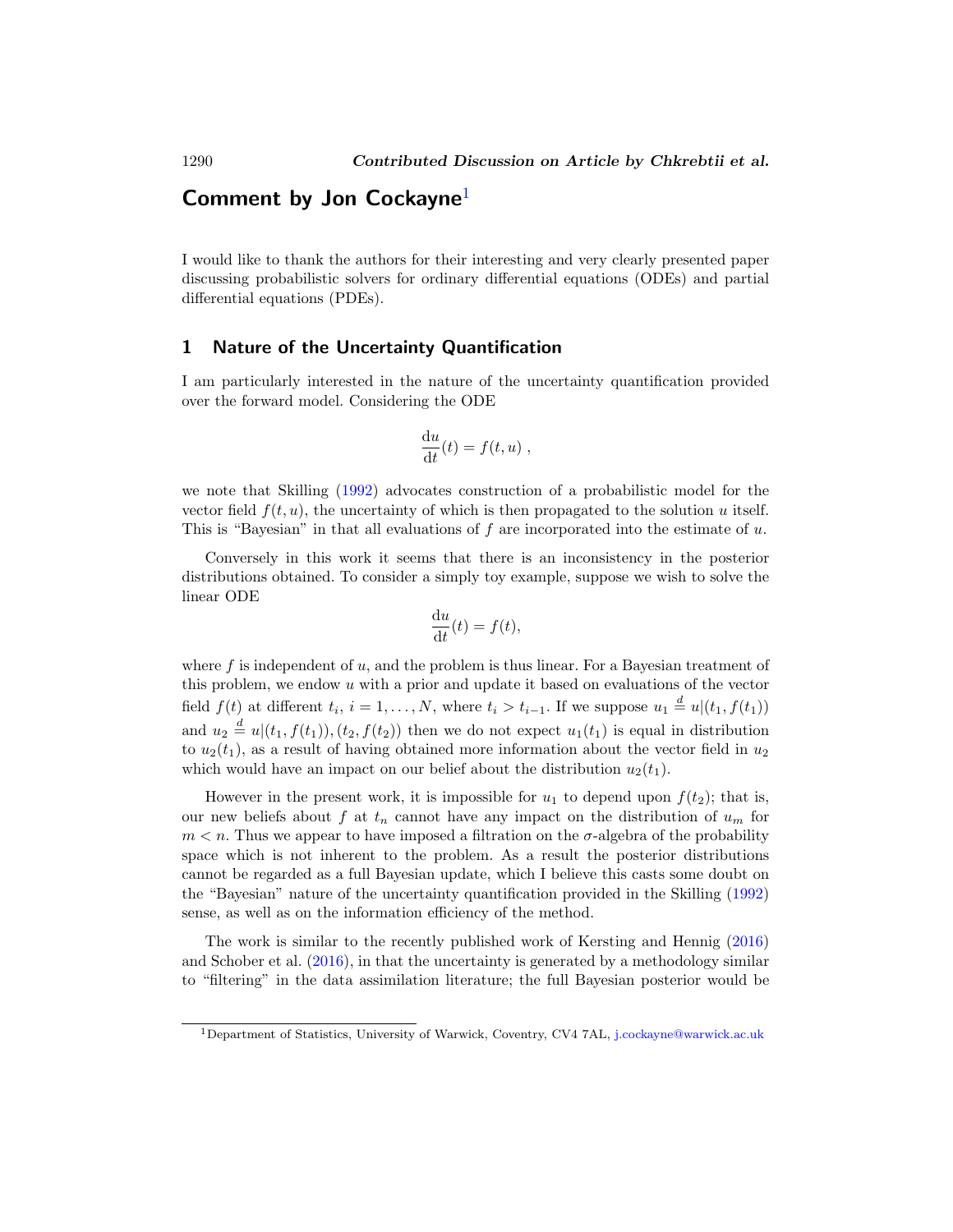given by solution of the correspond "smoothing" problem. I would be interested to see whether this can be incorporated into the present work.

#### **2 Treatment of Partial Differential Equations**

The treatment of evolutionary PDEs is also of interest, in light of recent developments of probabilistic meshless methods (PMM) for PDEs (Cockayne et al., 2016). In Section 5.3 I was interested to see the reduction of the Navier Stokes PDE to a large system of ODEs. It is an interesting point for probabilistic numerics, that many problems can be formulated by multiple equivalent numerical schemes; one wonders how the solution obtained by solving this system of ODEs would compare to direct solution of a PDE system, and how consistent the posterior measures generated would be.

Similarly, in Section 5.4 the authors have solved the heat equation by a "forward in time, continuous in space" formulation; if I understand this correctly, we treat the spatial component by a Gaussian process model and discretise the temporal component using the methods of this paper. In light of my comments on the provided uncertainty quantification and considering that this evolutionary system is linear, I wonder how this solution would compare to the fully Bayesian solution provided by the PMM.

- Cockayne, J., Oates, C. J., Sullivan, T., and Girolami, M. (2016). "Probabilistic Meshless Methods for Partial Differential Equations and Bayesian Inverse Problems." [arXiv:1605.07811.](http://arxiv.org/abs/arXiv:1605.07811) 1291
- Kersting, H. and Hennig, P. (2016). "Active Uncertainty Calibration in Bayesian ODE Solvers." In Proceedings of the 32nd Conference on Uncertainty in Artificial Intelligence (UAI 2016), 309–318. AUAI Press. 1290
- Schober, M., Särkkä, S., and Hennig, P. (2016). "A Probabilistic Model for the Numerical Solution of Initial Value Problems." [arXiv:1610.05261.](http://arxiv.org/abs/arXiv:1610.05261) 1290
- Skilling, J. (1992). Bayesian Solution of Ordinary Differential Equations." In Maximum Entropy and Bayesian Methods, 23–37. Dordrecht: Springer Netherlands. 1290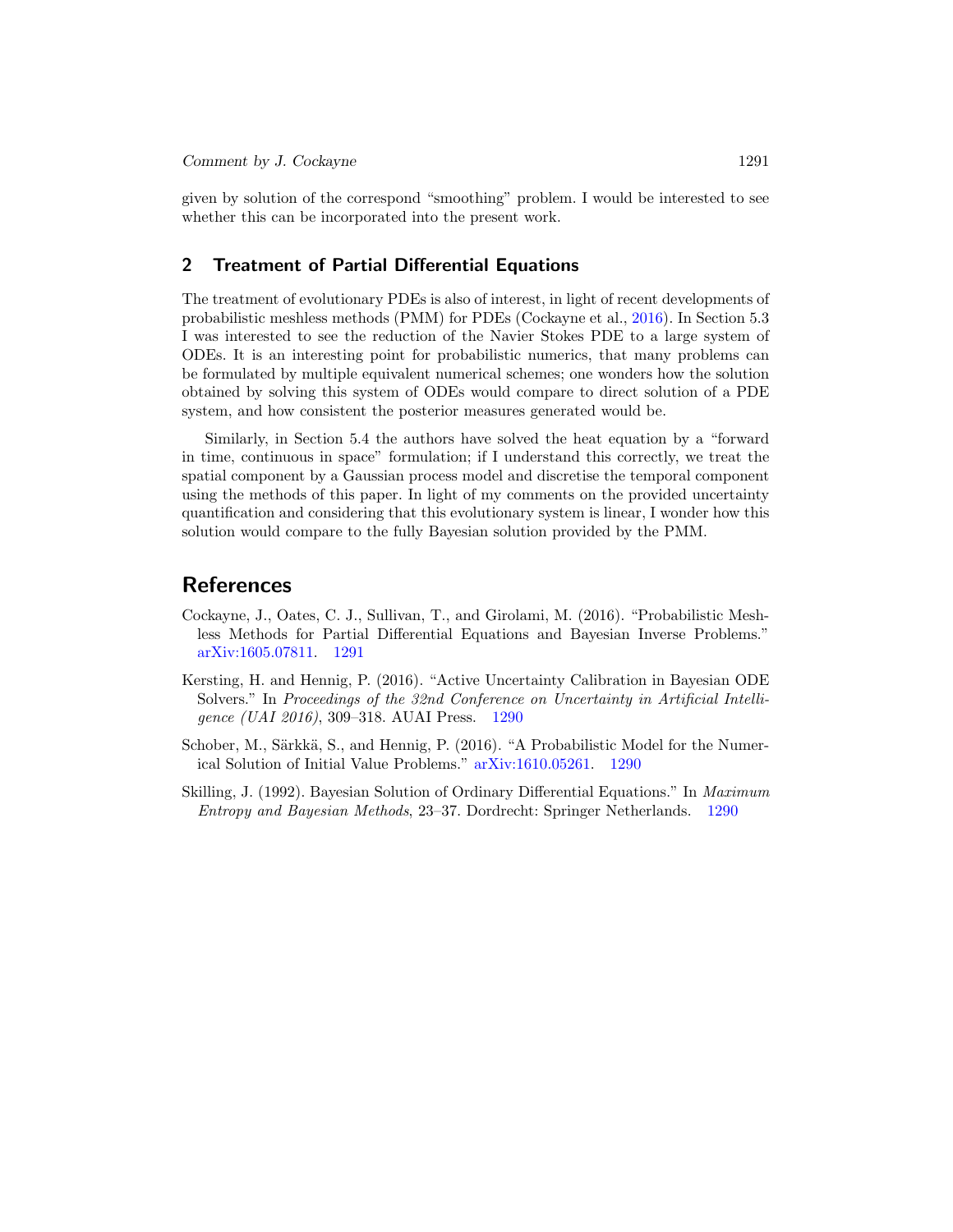# **Comment by Michael Schober**<sup>1</sup> **and Philipp Hennig**<sup>2</sup>

**Abstract.** We welcome the paper by Chkrebtii et al. which provides a thorough analysis of Gaussian process ordinary differential equation (ODE) solvers and their applications in inverse problems. We present some remarks on the interaction between modelling requirements and computational cost.

#### **1 Introduction**

An increasing number of manuscripts on probabilistic numerics in general and probabilistic ODE solvers in particular highlight the rising interest and importance in this area of research. The manuscript by Chkrebtii et al. (2016) presents a principled approach to solve a variety of problems related to numerical approximation of differential equations. Their level of detail combined with the open access to all code should be a standard for all researchers working on practical methods.

#### **2 On Sufficient Kernel Conditions**

One of the paper's main contribution is a set of sufficient conditions for  $\mathcal{O}(h)$  convergence. Among those requirements is that the covariance function has to decay with the step size,  $\lambda = \mathcal{O}(h)$ . As the authors point out, this has the side-effect that the resulting Gram matrices are sparse, essentially banded matrices; and this structure could be used to achieve low computational cost through approximations.

It is interesting in this context to consider the structure of classic methods for the solution of initial value problems. They are constructed "the other way round", with explicitly linear algorithmic structure, which is then designed to achieve high convergence order. Recall the two main families of numerical methods for initial value problems, Runge–Kutta methods (1) and linear multistep methods (2):

$$
x_{n+1} = x_n + h \sum_{i=0}^k b_i Y_{n,i}, \qquad Y_{n,j} = f(t_n + h c_j, x_n + h \sum_{i=0}^{j-1} w_{ji} Y_{n,i}), \qquad (1)
$$

$$
\sum_{i=-1}^{q} \alpha_i x_{n-i} = h \sum_{i=-1}^{q} \beta_i f_{n-i}, \qquad f_{n-i} = f(t_{n-i}, x_{n-i}). \tag{2}
$$

One can think of these as three sets of ingredients: problem dependent dynamic memory contents  $[(x_n, Y_{n,j})], (x_n, f_n)]$ , a step size h, and step size agnostic *static* method parameters  $[(c_j, w_{ji}, b_i), (\alpha_i, \beta_i)]$ . Similarly,  $\lambda = \mathcal{O}(h)$  leads to almost independent inference problems on each subinterval  $[t_n, t_{n+1}]$ . Recently, Schober et al. (2016) have proposed a Gauss–Markov process prior

$$
d\begin{pmatrix} X \\ X' \\ X'' \end{pmatrix} = \begin{pmatrix} 0 & 1 & 0 \\ 0 & 0 & 1 \\ 0 & 0 & 0 \end{pmatrix} \begin{pmatrix} X \\ X' \\ X'' \end{pmatrix} dt + \begin{pmatrix} 0 \\ 0 \\ 1 \end{pmatrix} d\omega, \tag{3}
$$

<sup>&</sup>lt;sup>1</sup>MPI for Intelligent Systems, Tübingen, Germany, [mschober@tue.mpg.de](mailto:mschober@tue.mpg.de)

 $2$ MPI for Intelligent Systems, Tübingen, Germany, [ph@tue.mpg.de](mailto:ph@tue.mpg.de)